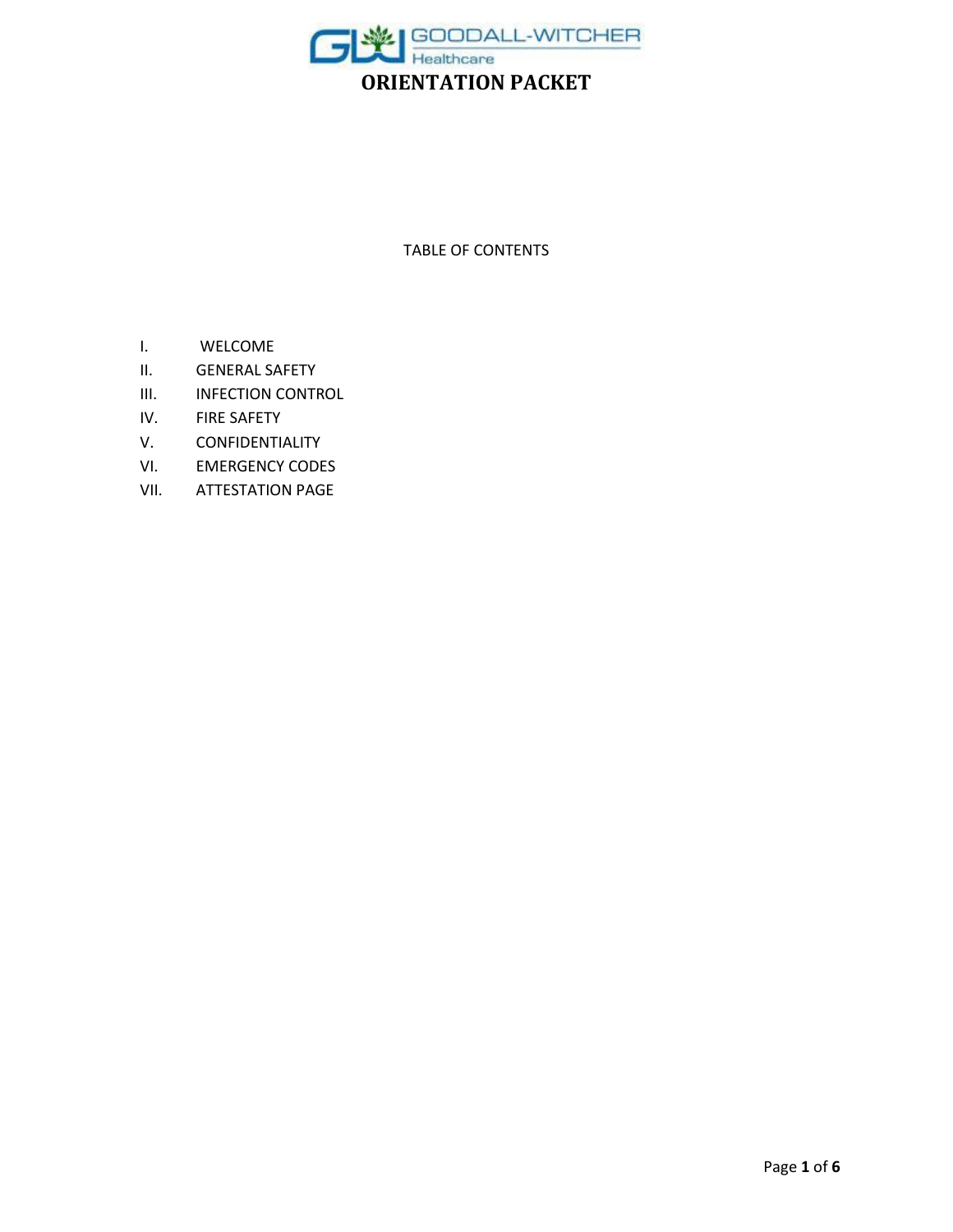

#### **WELCOME TO GOODALL-WITCHER HEALTHCARE!**

Orientation to Goodall-Witcher Healthcare (GW) is essential for gaining the basic knowledge and skills needed to work safely and successfully. This packet is a reference to general hospital/clinic standards and policies, highlighting key processes and safety procedures. It is not intended to cover all standards. If you have any questions about this manual, please contact the manager of the department in which you are working.

## **GENERAL WORKPLACE SAFETY RULES**

**Patients and family members expect to receive medical care in a safe environment. Due to the nature of the services provided in a hospital/clinic environment, some hazardous situations are common such as chemical use, radiation exposure, and electrical usage.**

- 1. Report all work injuries immediately.
- 2. Use seat belt when on Company business in any vehicle.
- 3. Firearms, weapons, or explosives are not permitted on Company property.
- 4. GWH is a non-smoking facility and campus.
- 5. Wear and use Personal Protective Safety equipment.
- 6. It is your responsibility to know where SDS-Safety Data Sheets (formally Material Safety Data Sheet-MSDS) are located.
- 7. Follow the clean-up procedure for chemical spills.
- 8. Do not use electrical equipment that doesn't run properly, has exposed wires or wall outlet is loose, cracked or discolored. Approach any potential electrical hazard with extreme caution.
- 9. Be aware of "Caution Radiation Area" signs and limit your time around radiation sources, maximize your distance, and use appropriate shielding. Avoid radiation-related task if you are pregnant.
- 10. Use proper body mechanics when lifting equipment and/or patients.

If you identify a hazardous situation or suspect potential safety risk, immediately notify any member of the GW administrative team- CEO Adam Willmann ext. 7990, CNO Joycesarah McCabe ext. 7931, or COO Rustin Qualls ext. 7929.

#### **INFECTION CONTROL**

By working in a healthcare setting, you are at risk for contact with contaminated blood or body fluids. Through the consistent use of safe work practices, also known as precautions, you can significantly reduce the risks involved with such contact.

GW uses precautions described by the CDC to reduce the risk of organism transmission including:

Standard Contact (and Contact Enteric) Droplet Airborne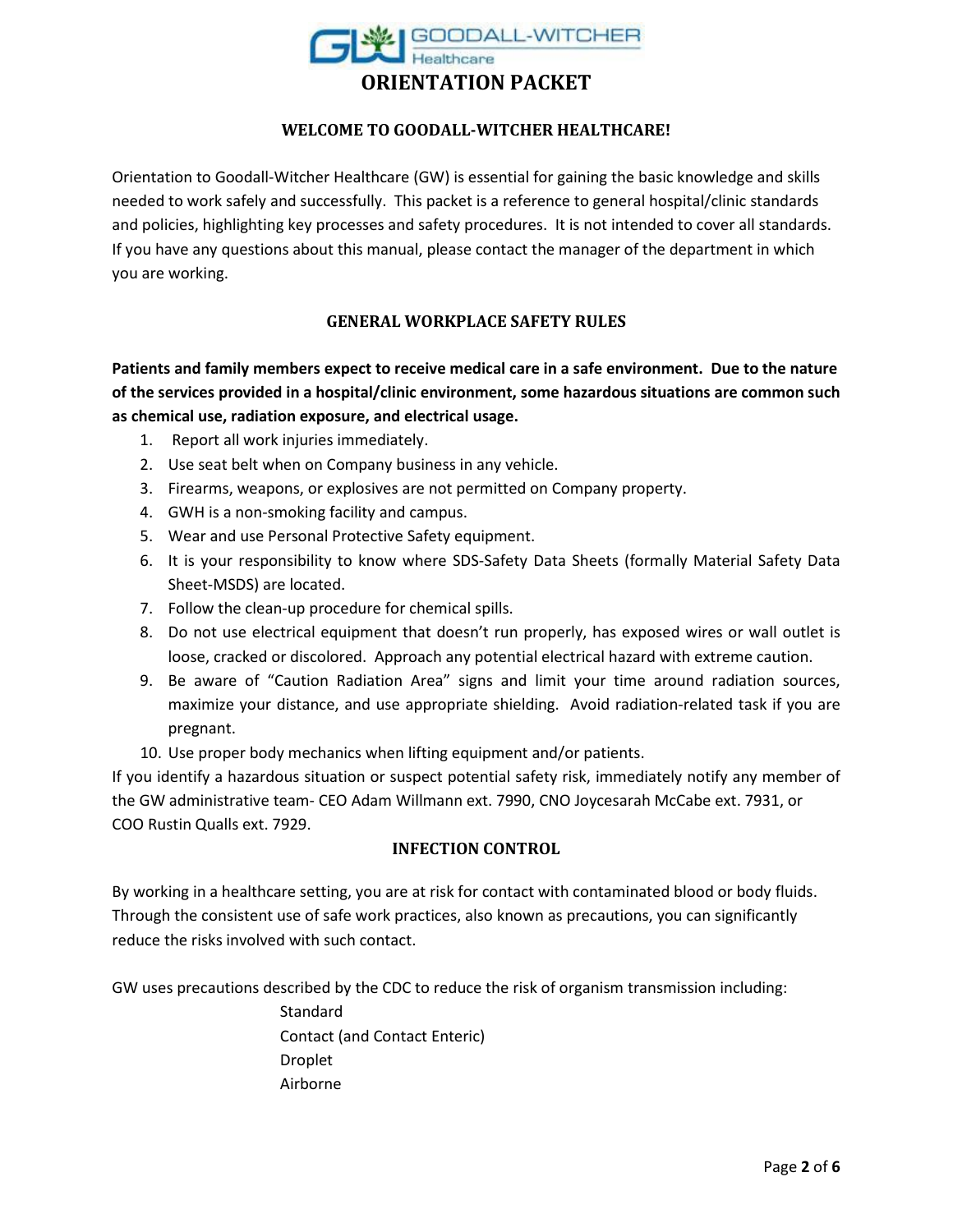

#### **HAND HYGIENE**

In a hospital or clinic setting where illness and injuries are routine; it's easy to spread germs from one person to another. Handwashing is the best way to reduce the spread of infections. Washing your hands removes the germs you have picked up since your last handwashing opportunity. GW provides two types of hand hygiene products:

- Soap products to be used when washing hands under running water.
- An alcohol-based hand sanitizer that doesn't require water.

You may use the alcohol-based hand sanitizers when there is no visible dirt or contamination on your hands, and you have not been in contact with blood or body substances (including urine or feces).

#### **GLOVES**

- Wear gloves whenever contact with blood or body fluids is possible.
- Discard gloves after contamination.
- Change gloves between patients.

GW has an *Exposure Control Plan for Bloodborne Pathogens* available to all staff and employees. It describes the steps that GW and its employees/staff must take to ensure compliance with the Occupational Safety and Health Administration (OSHA) Bloodborne Pathogen Standards.

#### **EMERGENCY CODES**

Goodall-Witcher Healthcare utilizes the following emergency code calls to quickly communicate an emergency:

| <b>CODE BLUE</b>            | <b>MEDICAL EMERGENCY-ADULT</b>                  |
|-----------------------------|-------------------------------------------------|
| <b>CODE WHITE</b>           | <b>MEDICAL EMERGENCY-PEDIATRIC</b>              |
| <b>CODE RED</b>             | <b>FIRE</b>                                     |
| <b>CODE GREEN</b>           | PATIENT/RESIDENT ELOPEMENT                      |
| <b>CODE GRAY</b>            | <b>COMBATIVE PERSON</b>                         |
| <b>CODE PINK</b>            | <b>INFANT ABDUCTION</b>                         |
| <b>CODE PURPLE</b>          | <b>CHILD ABDUCTION</b>                          |
| <b>CODE YELLOW</b>          | <b>BOMB THREAT</b>                              |
| <b>CODE ORANGE</b>          | <b>DISASTER (Chemical Spill)</b>                |
| <b>CODE SILVER</b>          | PERSON WITH A WEAPON                            |
| <b>CODE TRIAGE-INTERNAL</b> | <b>CODE TRIAGE-EXTERNAL (Multiple Patients)</b> |
| <b>FIRST ALERT</b>          | <b>TORNADO WATCH</b>                            |
| <b>SECOND ALERT</b>         | <b>TORNADO WARNING</b>                          |

**THIRD ALERT TORNADO EMINENT**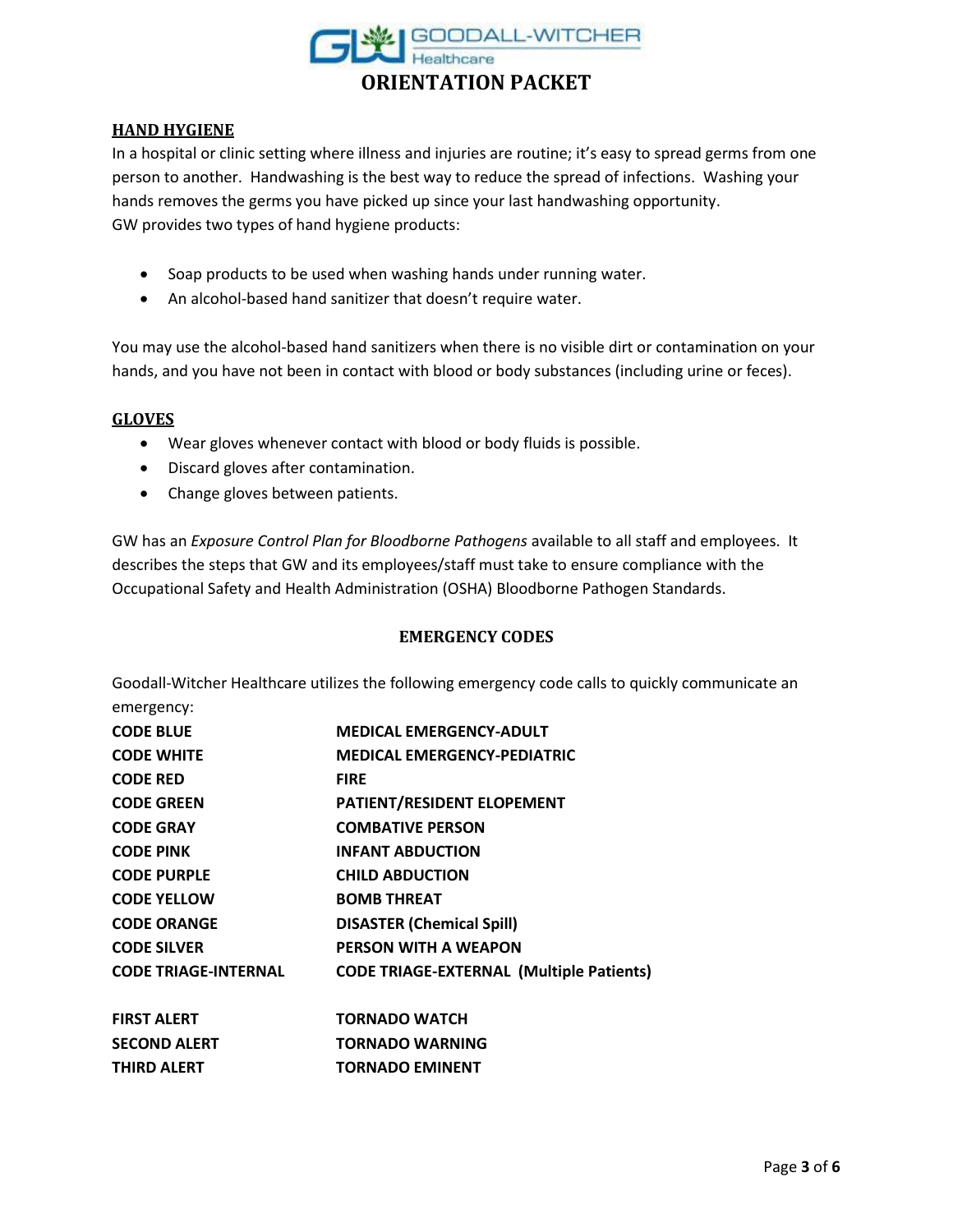

Policy and Procedure for each Emergency Code is located on the GW intranet.

# **FIRE SAFETY**

**"Code Red"** is the emergency code used to announce a fire and to activate the emergency response process. A fire in a healthcare facility is very serious. Smoke, heat, and structural damage can create health and safety issues for patients and employees. **If You Discover a Fire,** follow the **RACE** steps**:**

- **R Rescue:** Rescue anyone in immediate danger.
- **A Activate:** Pull the nearest red fire alarm, announce Code Red and location; repeat three (3) times.
- **C Contain:** Close all doors.
- **E Extinguish** small fires if possible**. Evacuate** patients in the area, if necessary.

Use the acronym "**PASS**" to remember how to use a fire extinguisher:

- **P** PULL the pin. This will break the plastic tamper-proof seal.
- **A AIM** the nozzle low at the base of the fire.
- **S SQUEEZE** the handle.
- **S SWEEP** the nozzle from side to side. Move carefully toward the fire as you squeeze the handle and sweep the base of the fire.

When a "Code Red" is announced:

- $\triangleright$  One person from your area should get a fire extinguisher and report to the fire location.
- $\triangleright$  Close all doors and windows in the fire area.
- $\triangleright$  Reassure patients and visitors.
- $\triangleright$  Ask visitors to stay in patient's rooms behind closed doors.
- $\triangleright$  Do not use elevators.
- $\triangleright$  Do not evacuate unless directed.

You may resume your usual work activities when:

- $\triangleright$  The emergency fire lights stop flashing.
- You hear or receive a "Code Red All Clear" announcement.

# **HIPAA CONFIDENTIALITY**

Patients expect and need their private medical information to transfer easily as they move through the healthcare system. Unfortunately, this ease of access also creates concern that private information could be lost or shared inappropriately. To address these concerns, the Health Insurance Portability and Accountability Act (HIPAA) established privacy and security rules which set the standards for how healthcare organizations manage patient information. Goodall-Witcher Healthcare is fully committed to complying with the HIPAA requirements in all aspects of patient care and hospital/clinic operations.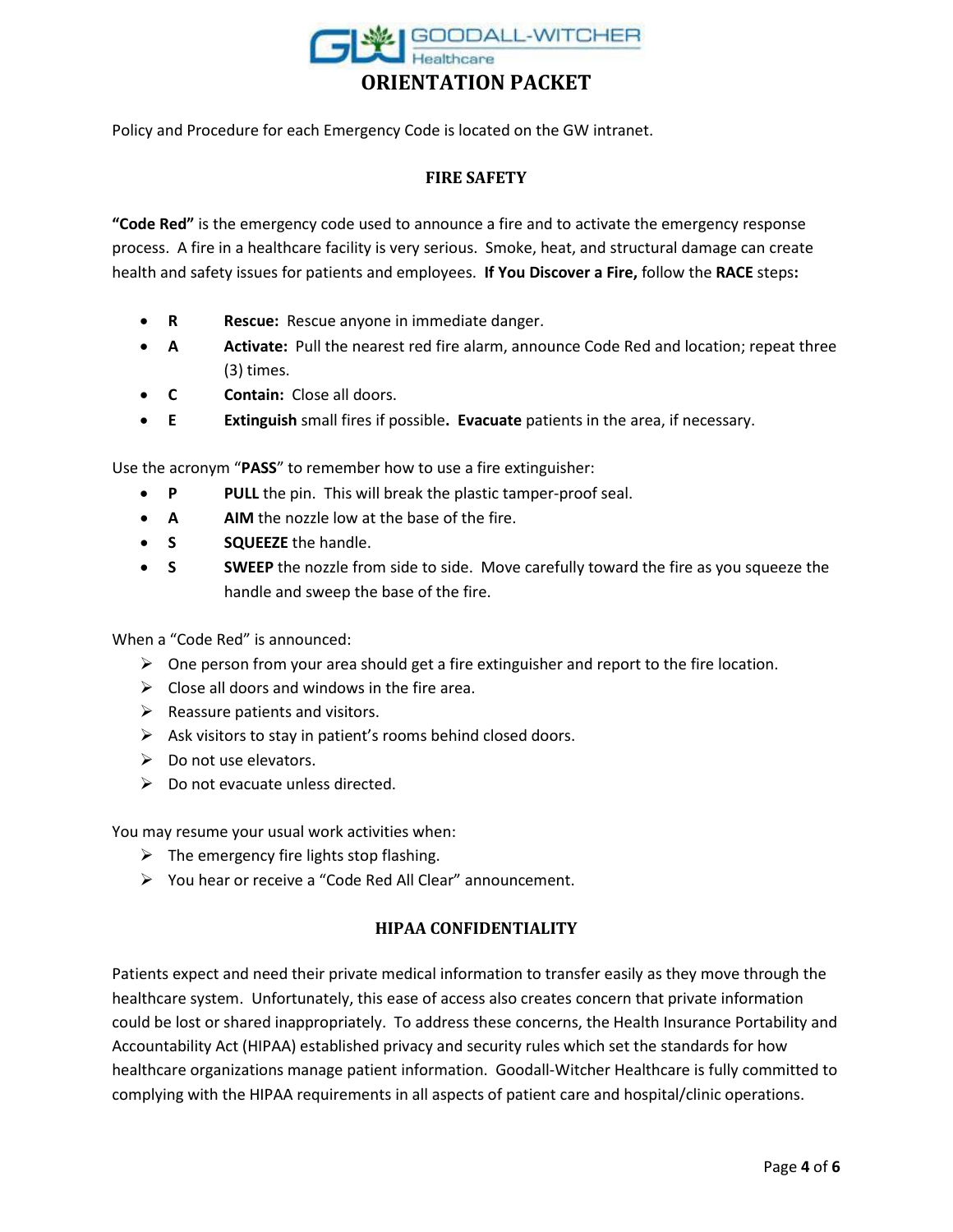

#### **HIPAA Principles**

HIPAA rules are designed to keep protected health information (PHI) confidential and secure. These rules are built on three key principles:

- 1. **Confidentiality:** Patient information will only be shared with those who need it. If you don't need the information to do your job, it should not be shared with you and you should not have access to it.
- 2. **Integrity:** Patient information will not be inappropriately altered or destroyed.
- 3. **Availability:** Patient information will be readily available to those who need it to do their job.

#### **HIPAA Guidelines**

- $\triangleright$  Don't view patient records that you have no need to see. Access only the minimum health information necessary to do your job
- $\triangleright$  Don't share information about patients with any employee who doesn't need it to do their job
- $\triangleright$  Avoid discussing patient issues outside patient care areas. At all times, take reasonable care to make sure your conversation is not overheard
- $\triangleright$  Don't leave health information unattended. File and store hard copy documents appropriately. Lock your computer screen or log off before you walk away from your computer.

You have access to a variety of Goodall-Witcher Healthcare's electronic information. Your access is a privilege and requires a high degree of accountability. You are responsible for everything accessed on a computer under your user account and password.

HIPAA violations should be reported to the Goodall-Witcher Healthcare Compliance Officer- CEO Adam Willmann ext.7990.

More information regarding HIPAA Policies and Procedures can be found on the GW intranet.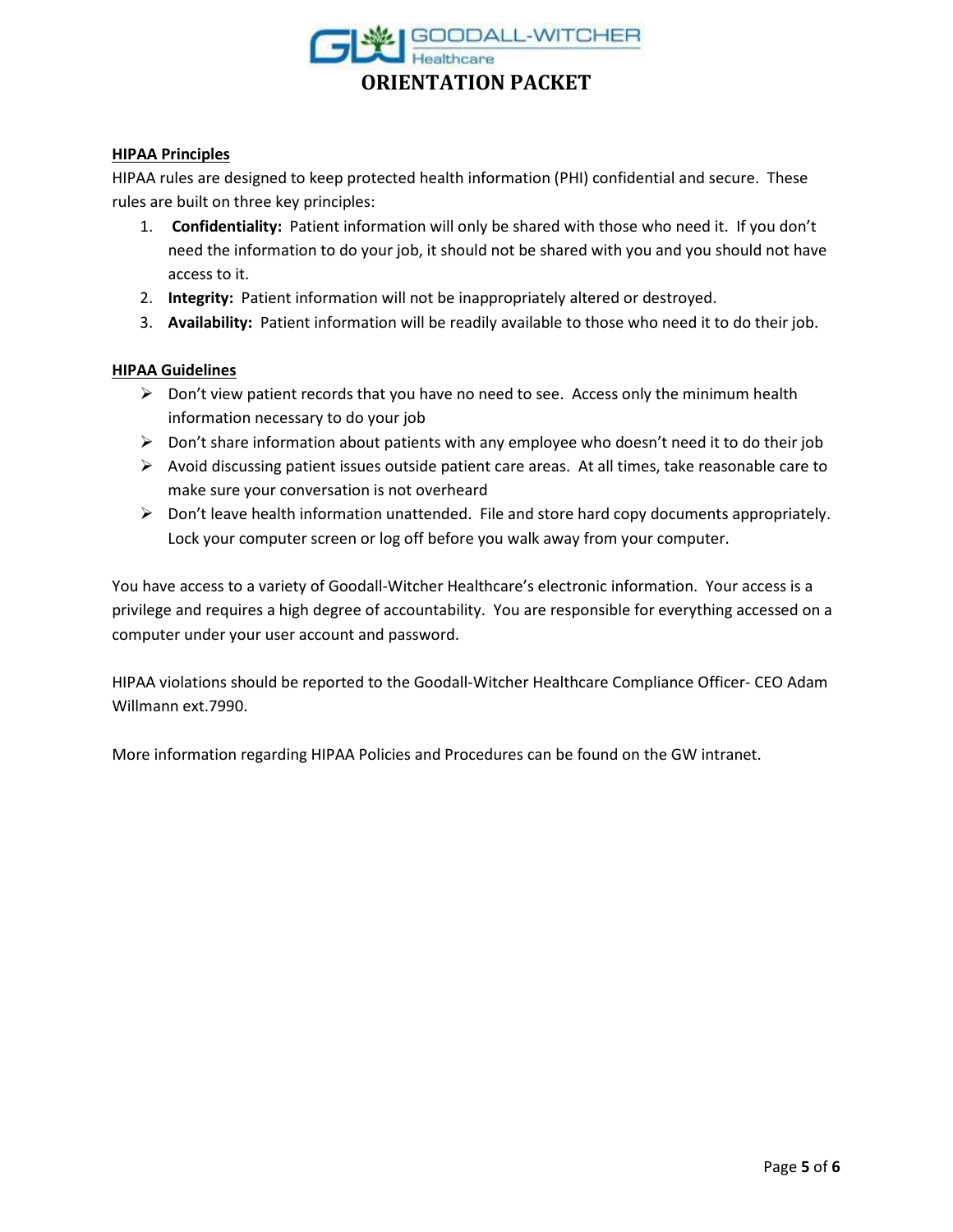

## **ATTESTATION PAGE**

**I acknowledge that I have received and read the** *GOODALL-WITCHER HEALTHCARE ORIENTATION PACKET.*

**Print Name**

**Signature**

**Date**

**(Department Managers: please initial here \_\_\_\_\_\_\_\_\_\_\_ and give to Human Resources).**

**\_\_\_\_\_\_\_\_\_\_\_\_\_\_\_\_\_\_\_\_\_\_\_\_\_\_\_\_\_\_\_\_\_\_\_\_\_\_\_\_\_\_\_**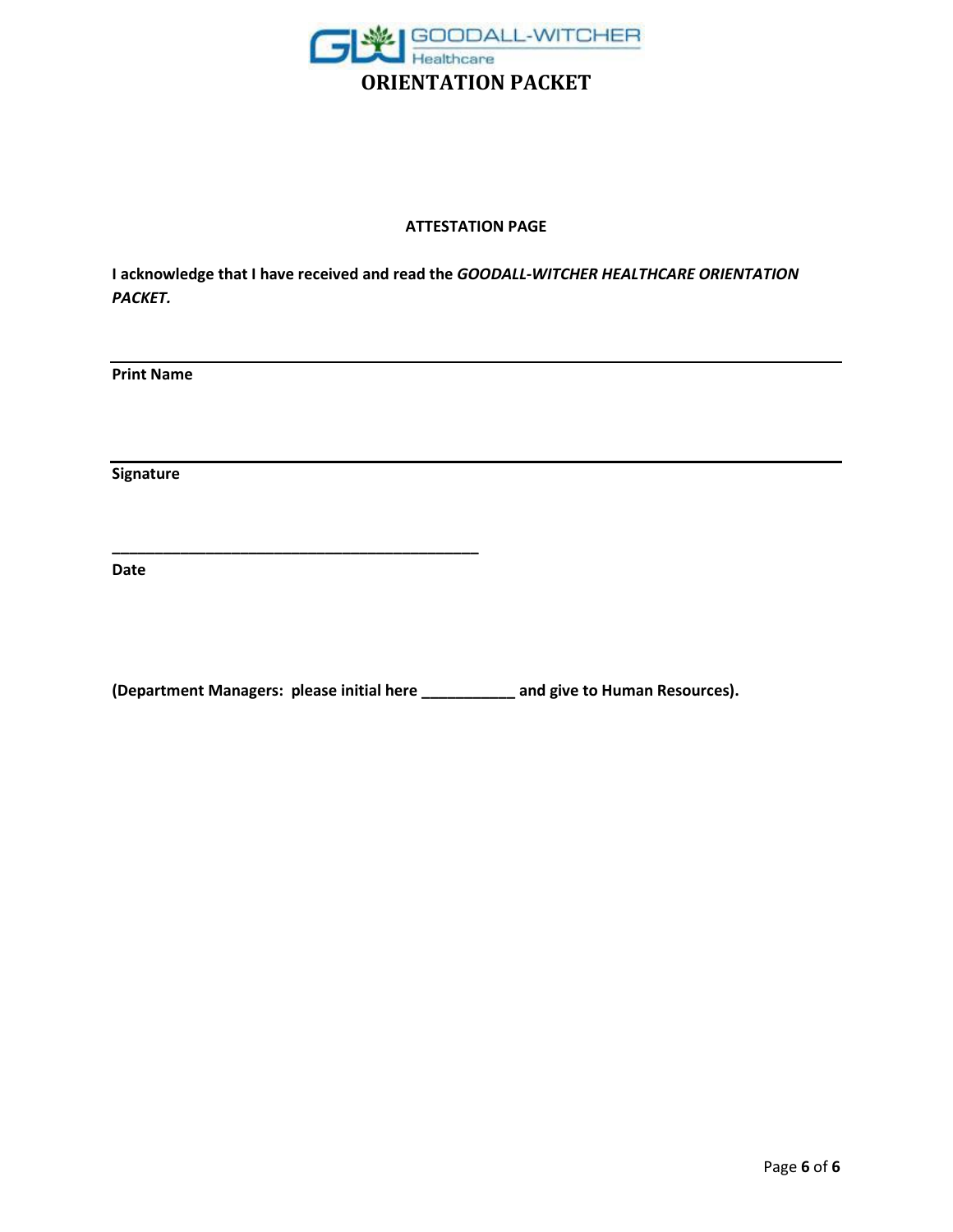

101 Posey Ave Clifton, Texas 76634 Phone 254 675-8322; Fax 254 675-8964

# **CONFIDENTIALITY AND HIPAA**

I acknowledge and understand that medical information is of a highly personal and confidential nature. This information must be respected at all times and not discussed in any manner with unauthorized parties. I understand that I am expected to comply with the HIPAA (Health Insurance Portability and Accountability Act of 1996) as well as other applicable laws and adhere to the Corporate Compliance Plan. I understand that intentional or unintentional violation of HIPAA and/or employee, volunteer or patient confidentiality including, but not limited to, discussing information with unauthorized parties or removing information from the Hospital/Clinic System may result in termination by the Hospital/Clinic and/or legal action, including possible imprisonment.

Goodall-Witcher Hospital Authority/Lake Whitney Medical Clinic/Clifton Medical Clinic's privacy officer is Adam Willmann.

 $\_$  , and the contribution of the contribution of  $\mathcal{L}_\mathcal{A}$  , and the contribution of  $\mathcal{L}_\mathcal{A}$ 

 $\_$  , and the contribution of the contribution of  $\mathcal{L}_\mathcal{A}$  , and the contribution of  $\mathcal{L}_\mathcal{A}$ 

Printed Name

Signature/Date

Witness Signature/Date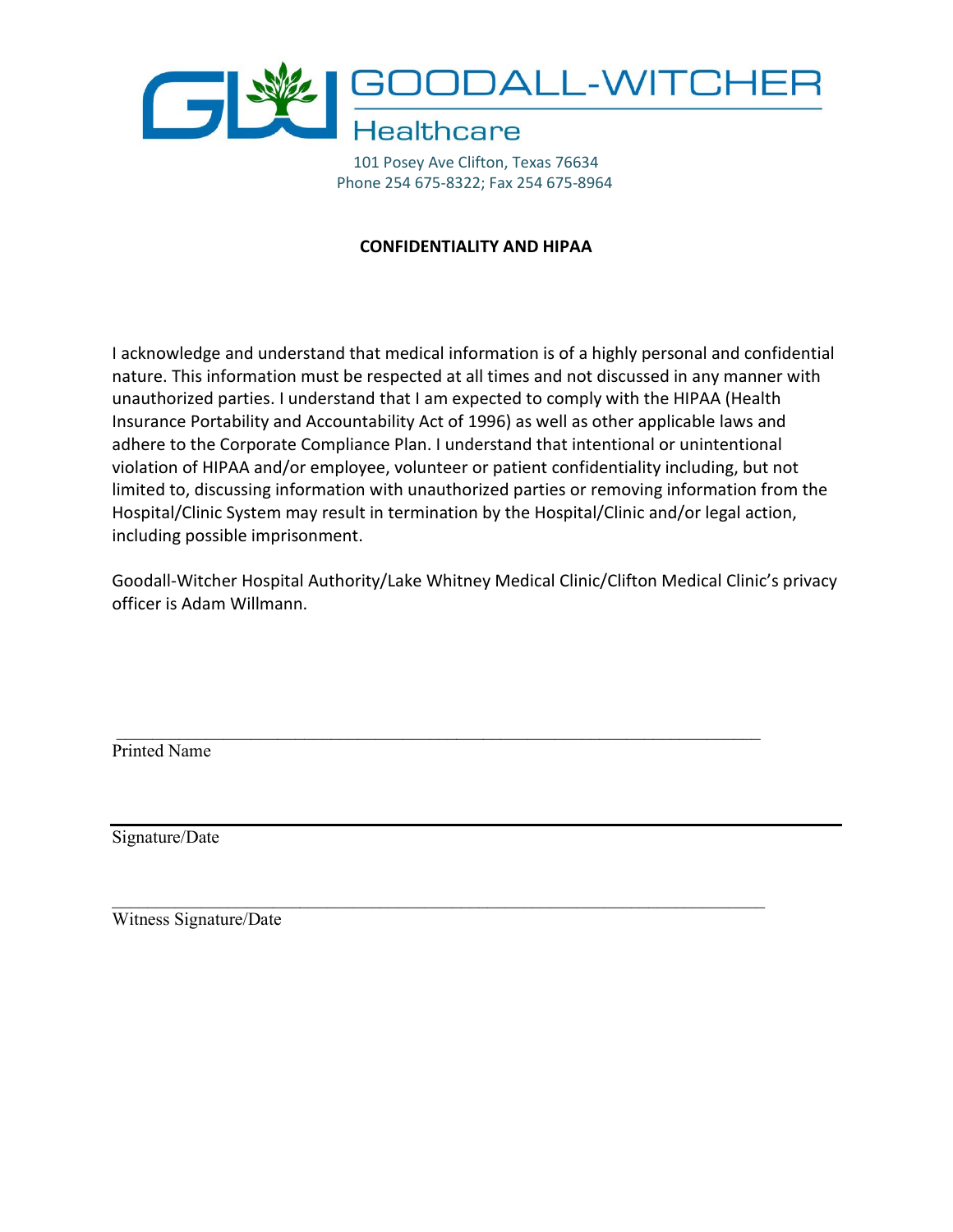

# STANDARDS OF CONDUCT

## I AGREE THAT:

- 1. I shall hold as absolutely confidential all information that I may obtain directly or indirectly concerning patients, doctors or personnel, and not seek to obtain confidential information from a patient.
- 2. My services are donated to the hospital without contemplation of compensation or future employment, and given with humanitarian or charitable reasons.
- 3. I understand that it is a crime to solicit business for an attorney. I shall not solicit business for attorneys or insurance companies, both on or off hospital property, or act as a runner or capper for an attorney in the solicitation of business. I shall report all known occurrences of solicitation for attorneys to my supervisor.
- 4. I shall not sell or attempt to sell goods or services, request contributions, or solicit persons to sign or distribute political petitions on hospital premises, unless I receive the express authorization from my supervisor to engage in these activities.
- 5. I shall submit to examinations, which includes tuberculosis skin tests and/or chest x-rays and a drug test.
- 6. I shall be punctual and conscientious, conduct myself with dignity, courtesy and consideration of others.
- 7. I shall at all times uphold the philosophy and standards of the hospital.
- 8. I understand I need to wear my school identification badge at all times.
- 9. I understand that I may be exposed to infectious diseases.
- 10. I understand that Goodall-Witcher Healthcare reserves the right to terminate my status as a result of:
	- a. failure to comply with hospital policies, rules and regulations;
	- b. unsatisfactory attitude or appearance; or
	- c. other circumstances contrary to the best interests of the hospital.

I have read each of the above conditions and I agree to be bound by them.

\_\_\_\_\_\_\_\_\_\_\_\_\_\_\_\_\_\_\_\_\_\_\_\_\_\_\_\_\_\_\_\_\_\_\_\_\_\_\_\_\_\_\_ \_\_\_\_\_\_\_\_\_\_\_\_\_\_\_\_\_\_\_

Signature Date Date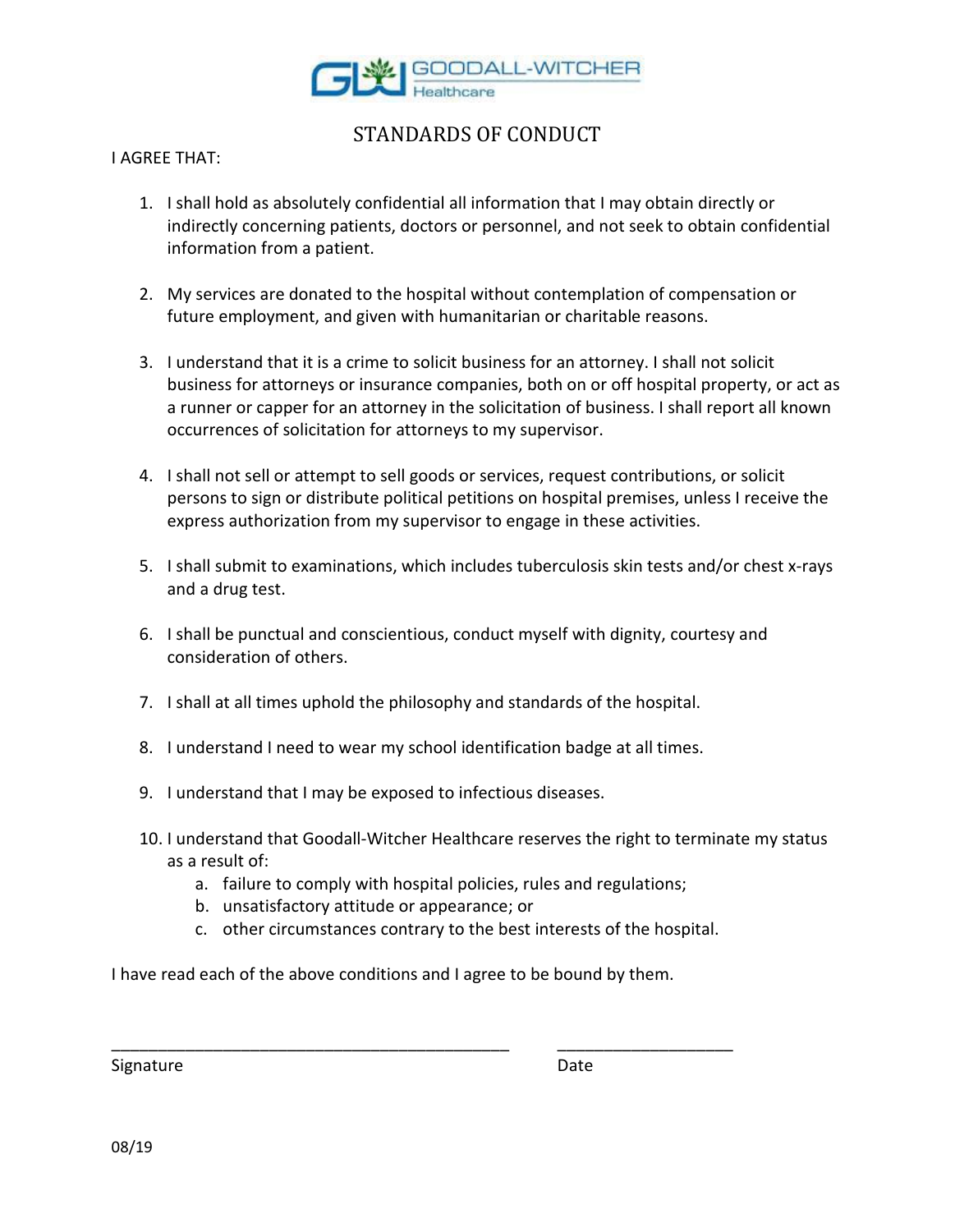

# IMMUNIZATION FORM

*\* Complete this form or provide a copy of your shot record*

| Name<br><u> 1989 - Johann Stein, mars an de Brazilian (b. 1989)</u> |                                       |
|---------------------------------------------------------------------|---------------------------------------|
|                                                                     |                                       |
| Address                                                             |                                       |
|                                                                     |                                       |
| Date of Birth <u>_______________</u>                                | Home or Cell Phone <b>Figure 2018</b> |
|                                                                     |                                       |
| <b>Emergency Contact Name and Phone Number</b>                      |                                       |

# **Vaccinations:**

Please indicate whether the individual stated above has been vaccinated against any of the following diseases.

|                                                                           | <b>YES</b> | DATE | <b>NO</b>    |  |  |
|---------------------------------------------------------------------------|------------|------|--------------|--|--|
| Tetanus                                                                   |            |      |              |  |  |
| <b>Hepatitis B</b>                                                        |            |      |              |  |  |
| <b>Mumps</b>                                                              |            |      |              |  |  |
| Measles/Rubella                                                           |            |      |              |  |  |
| (+) Skin Test for TB                                                      |            |      |              |  |  |
| Chicken Pox/Varicella<br><u> 1980 - Jan Barbara Barbara, prima popula</u> |            |      |              |  |  |
| Covid Vaccine Dose #1 Date                                                |            |      | Manufacturer |  |  |
| Covid Vaccine Dose #2 Date                                                |            |      | Manufacturer |  |  |

\_\_\_\_\_\_\_\_\_\_\_\_\_\_\_\_\_\_\_\_\_\_\_\_\_\_\_\_\_\_\_\_\_\_\_\_\_\_\_\_\_\_\_\_\_\_\_\_\_\_\_\_\_\_\_\_\_\_\_\_\_

Volunteer Signature **Date** Date